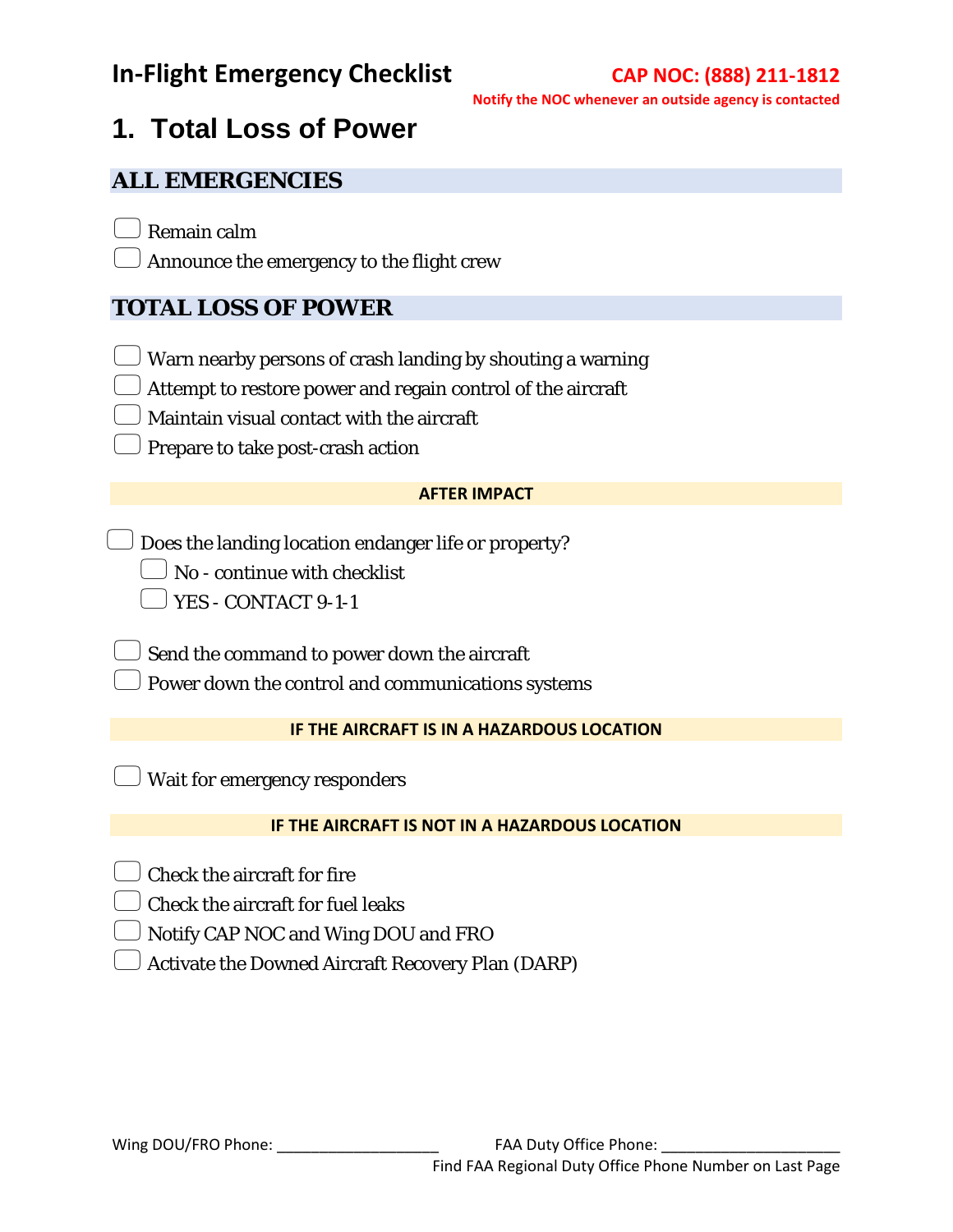# **2. Partial Loss of Power**

### **ALL EMERGENCIES**

Remain calm

Announce the emergency to the flight crew

## **PARTIAL LOSS OF POWER**

- Identify emergency landing or ditch area
- Warn nearby persons of crash landing by shouting a warning
- Immediately land or ditch the aircraft
- $\bigcup$  Does the landing location endanger life or property?
	- $\Box$  No continue with checklist
	- $\Box$  YES CONTACT 9-1-1
- Send the command to power down the aircraft
- Power down the control and communications systems

#### **IF THE AIRCRAFT IS IN A HAZARDOUS LOCATION**

Wait for emergency responders

#### **IF THE AIRCRAFT IS NOT IN A HAZARDOUS LOCATION**

- Check the aircraft for fire
- Check the aircraft for fuel leaks
- Notify CAP NOC and Wing DOU and FRO
- Activate the Downed Aircraft Recovery Plan (DARP)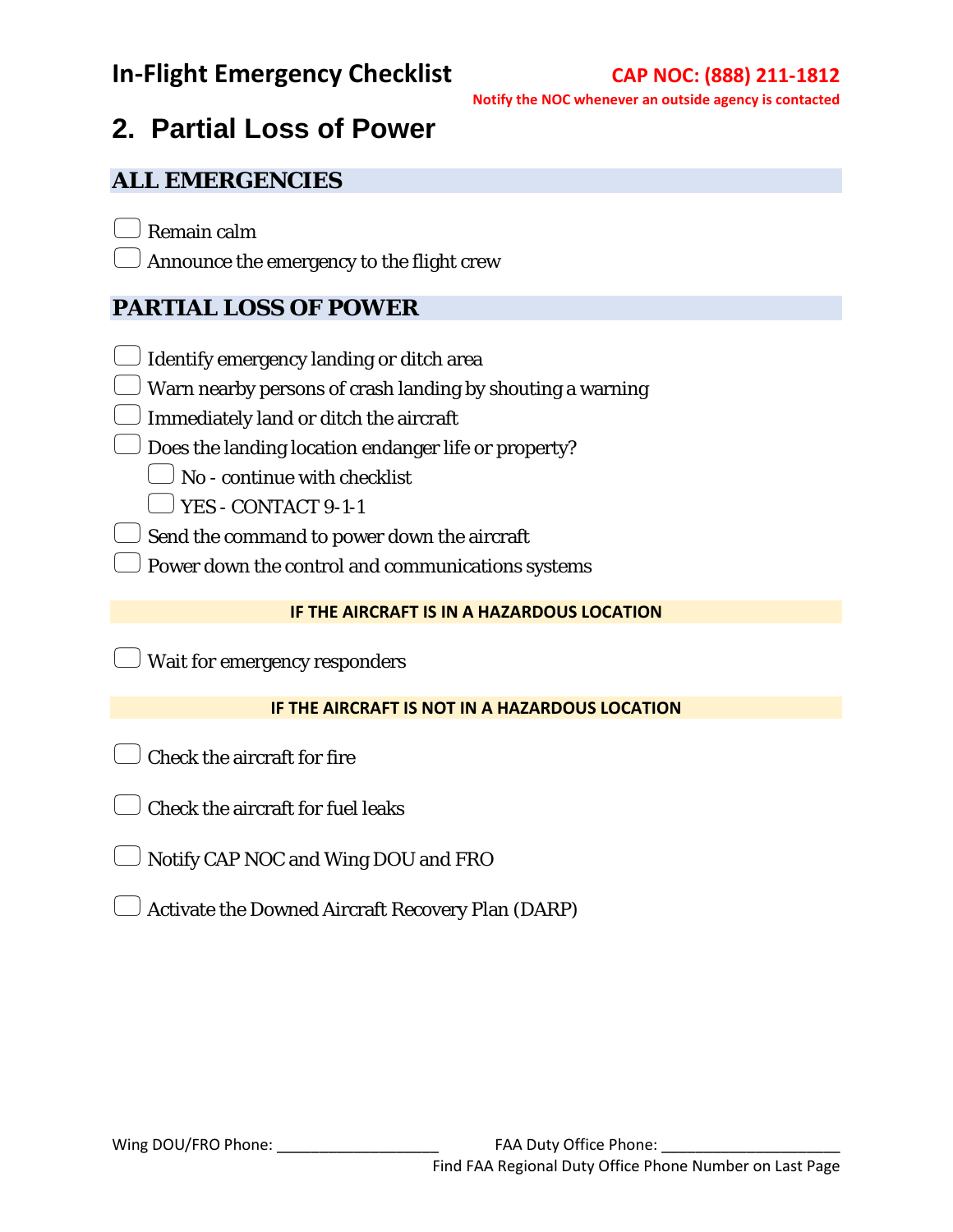## **3. Airspace Encroachment**

### **ALL EMERGENCIES**

Remain calm

Announce the emergency to the flight crew

## **AIRSPACE ENCROACHMENT**

|  |  | $\Box$ Is a collision imminent? |
|--|--|---------------------------------|
|  |  |                                 |

No - continue with checklist

YES – TAKE EVASIVE ACTION

 $\cup$  Is a collision possible?

 $\Box$  No - continue with checklist

 $\Box$  YES – Land your aircraft. Do not resume flight until encroachment has ended

 $\big)$  Suspend flight operations

 $\bigcup$  Place your aircraft in a loitering position that will allow a quick landing if needed

Monitor the position and heading of the encroaching aircraft

Continue to monitor the entire project site

Do not resume flight operations until the encroachment has ended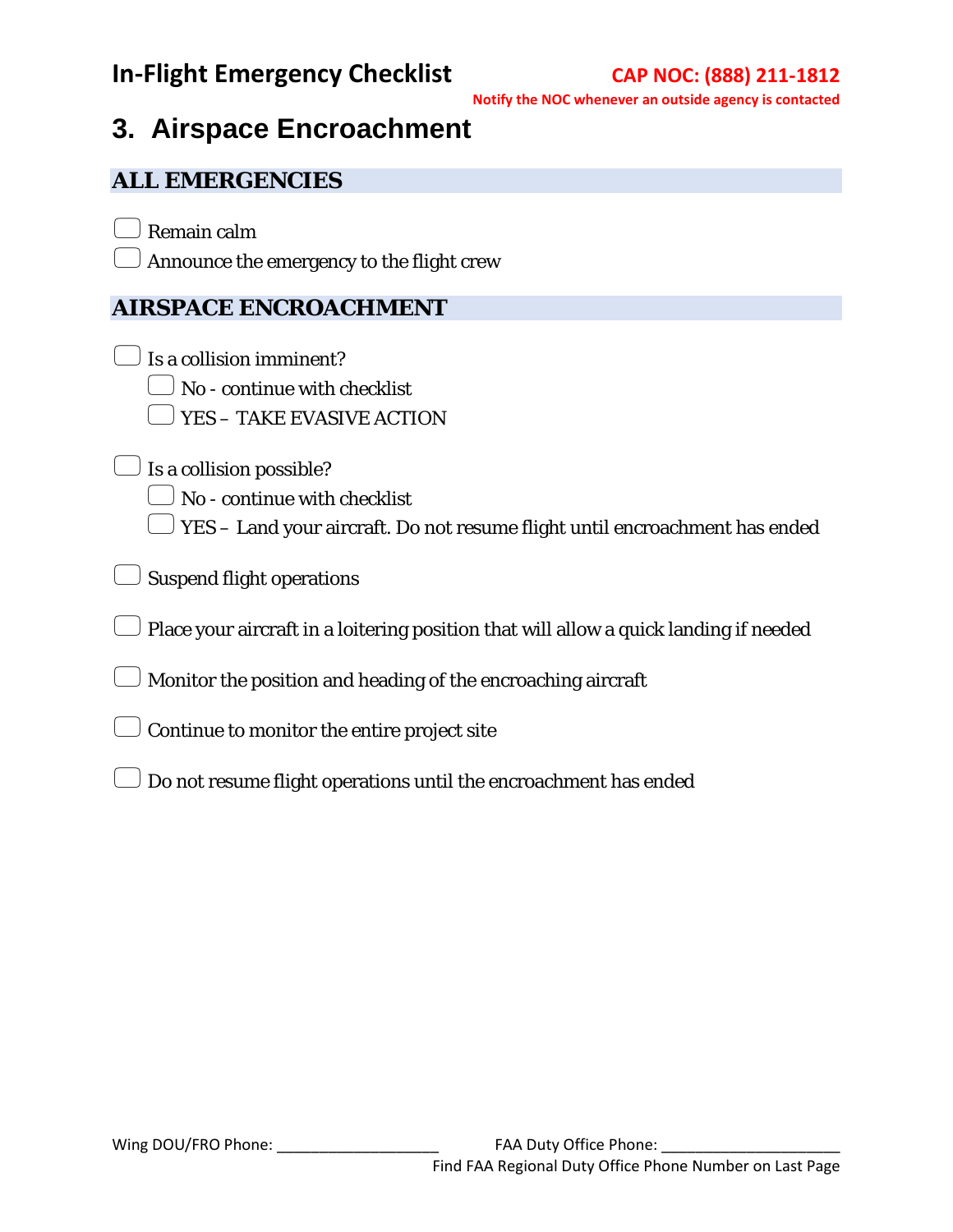# **4. Loss of Control**

### **ALL EMERGENCIES**

Remain calm

Announce the emergency to the flight crew

## **LOSS OF CONTROL**

- Send the aircraft the "RETURN TO HOME" command
- $\Box$  Attempt to regain control through the manipulation of the flight controller
- If control is regained LAND IMMEDIATELY

#### **IF THE AIRCRAFT REMAINS WITHIN THE PROJECT LOCATION**

- Warn persons on or near the project site of the emergency situation
- Continue to issue the "RETURN TO HOME" command
- $\cup$  Continue to attempt to regain control and land the aircraft
- Wait until the fuel is depleted and the aircraft auto lands or crashes
- Notify CAP NOC and Wing DOU and FRO
- Activate the Downed Aircraft Recovery Plan (DARP)

#### **IF THE AIRCRAFT DEPARTS THE PROJECT LOCATION**

FOLLOW THE PROCEDURES FOR A FLY-AWAY EMERGENCY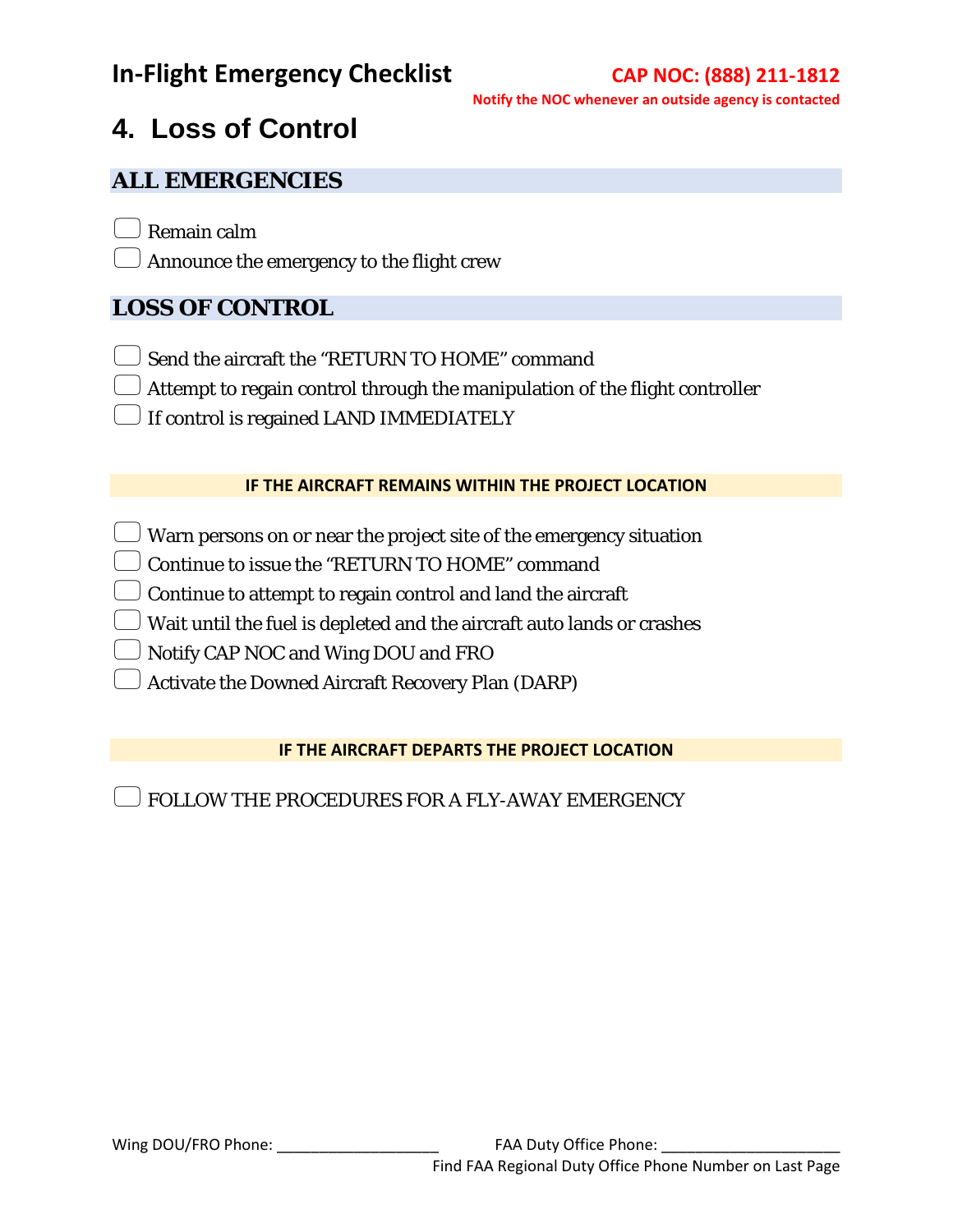# **5. Erratic Behavior**

### **ALL EMERGENCIES**

Remain calm

Announce the emergency to the flight crew

### **ERRATIC AIRCRAFT BEHAVIOR**

Send the aircraft the "RETURN TO HOME" command

Attempt to land the aircraft

#### **IF EMERGENCY LANDING IS NECESSARY**

Identify emergency landing or ditch area

 $\rm J$  Warn nearby persons of crash landing by shouting a warning

 $\bigcup$  Immediately land or ditch the aircraft

 $\bigcup$  Does the landing location endanger life or property?

- No continue with checklist
- YES CONTACT 9-1-1
- $\bigcup$  Send the command to power down the aircraft
- Power down the control and communications systems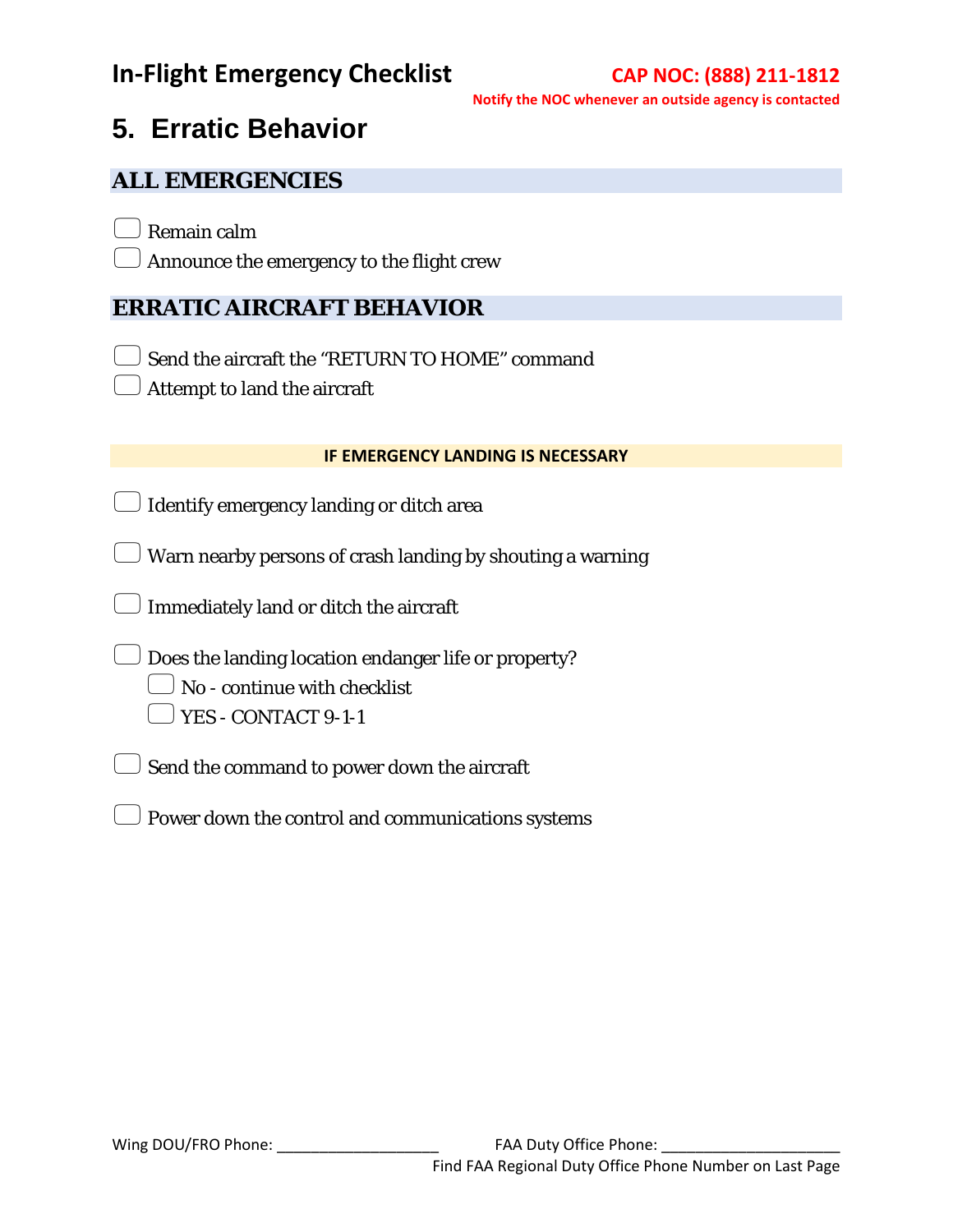## **6. Fly-Away**

### **ALL EMERGENCIES**

Remain calm

 $\Box$  Announce the emergency to the flight crew

## **FLY-AWAY**

- Send the aircraft the "RETURN TO HOME" command
- $\bigcup$  Attempt to regain control through the manipulation of the flight controller
- If control is regained LAND IMMEDIATELY

#### **IF THE AIRCRAFT REMAINS WITHIN THE PROJECT LOCATION**

- Continue to issue the "RETURN TO HOME" command
- Wait until the fuel is depleted and the aircraft auto lands or crashes
- FOLLOW THE PROCEDURES FOR A TOTAL LOSS OF POWER EMERGENCY

#### **IF THE AIRCRAFT DEPARTS THE PROJECT LOCATION**

- Maintain visual contact with the aircraft if possible
- $\Box$  Note the time, fuel load, heading, and remaining flight time
- $\Box$  Will the aircraft enter controlled airspace?
	- $\Box$  NO continue with the checklist
	- YES IMMEDIATELY CONTACT ATC (Phone Numbers On Last Page)
- $\Box$  Will the aircraft potentially cause injury or property damage?
	- $\Box$  NO continue to maintain visual contact
	- YES IMMEDIATELY CONTACT 9-1-1

FOLLOW THE PROCEDURES FOR A TOTAL LOSS OF POWER EMERGENCY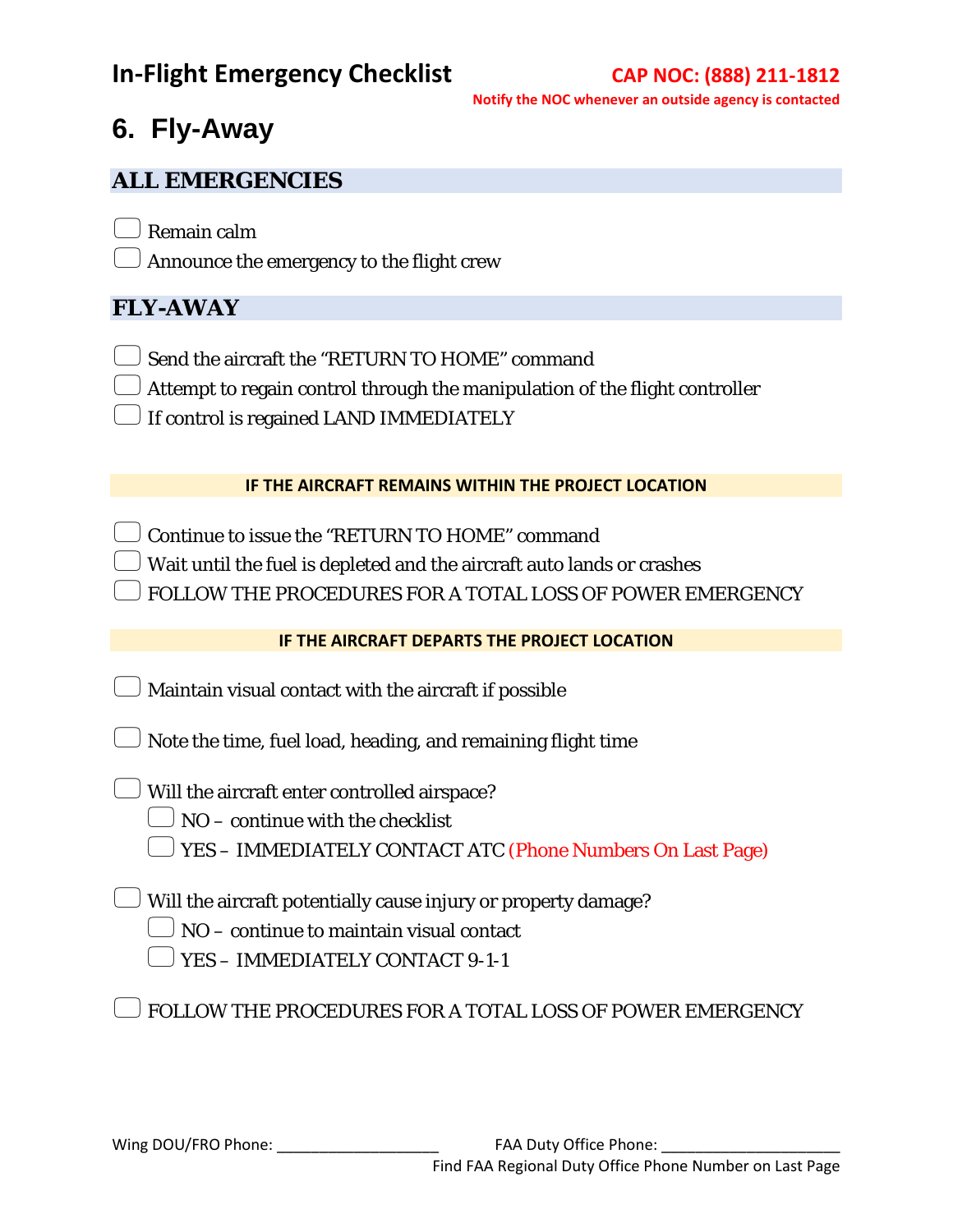# **7. Bird Strike**

### **ALL EMERGENCIES**

Remain calm

Announce the emergency to the flight crew

### **BIRD STRIKE**

#### **IF THE AIRCRAFT CAN BE CONTROLLED**

 $\rm J$  Send the aircraft the "RETURN TO HOME" command or land as quickly as possible Notify CAP NOC and Wing DOU and FRO

#### **IF THE AIRCRAFT CAN NOT BE CONTROLLED**

FOLLOW THE PROCEDURES FOR A TOTAL LOSS OF POWER EMERGENCY

**IF THE AIRCRAFT CAN BE PARTIALLY CONTROLLED**

FOLLOW THE PROCEDURES FOR A PARTIAL LOSS OF POWER EMERGENCY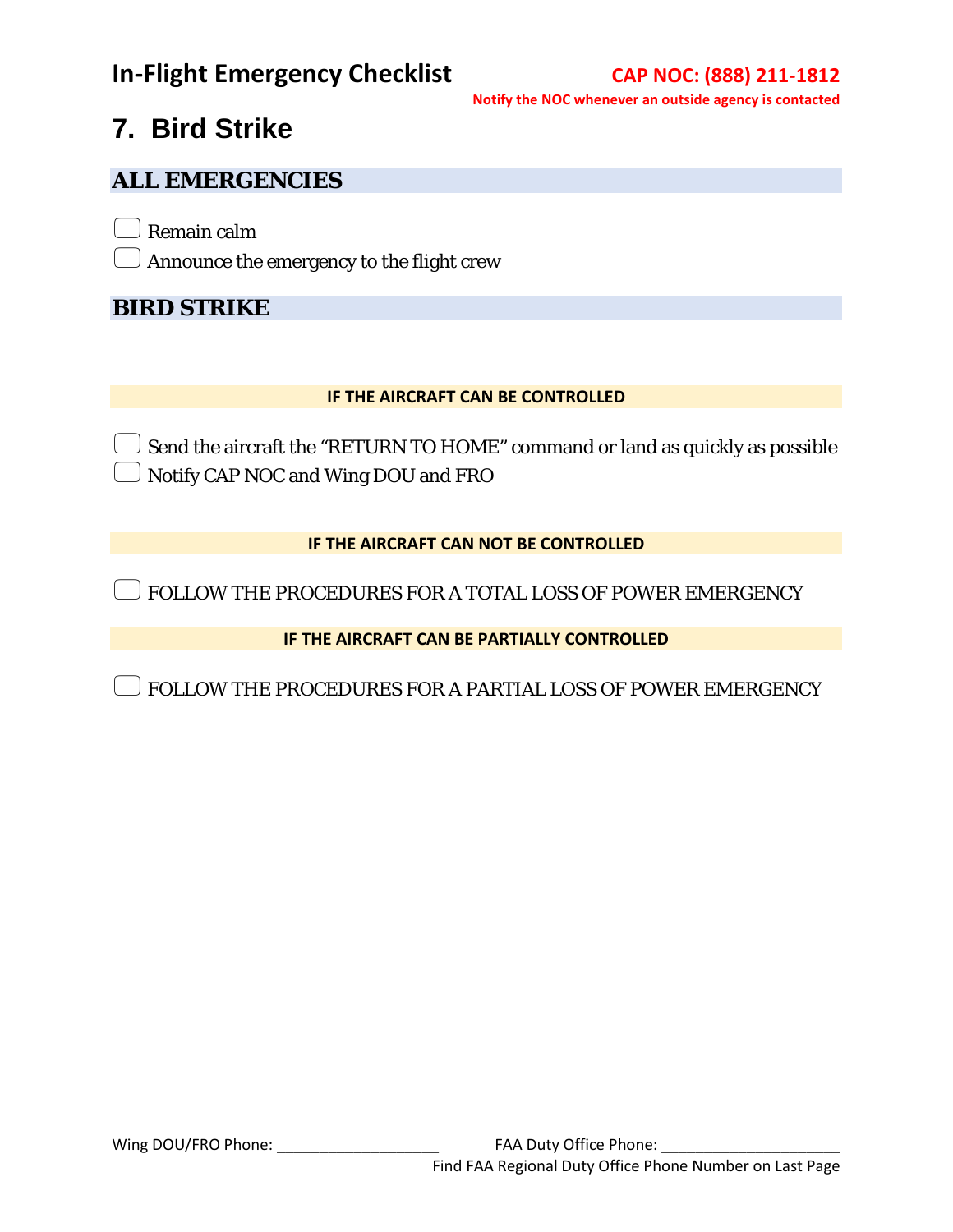# **8. Fixed Object Strike**

### **ALL EMERGENCIES**

Remain calm

Announce the emergency to the flight crew

### **FIXED OBJECT STRIKE**

#### **IF THE AIRCRAFT CAN BE CONTROLLED**

Send the aircraft the "RETURN TO HOME" command or land as quickly as possible Notify CAP NOC and Wing DOU and FRO

#### **IF THE AIRCRAFT CAN NOT BE CONTROLLED**

FOLLOW THE PROCEDURES FOR A TOTAL LOSS OF POWER EMERGENCY

**IF THE AIRCRAFT CAN BE PARTIALLY CONTROLLED**

FOLLOW THE PROCEDURES FOR A PARTIAL LOSS OF POWER EMERGENCY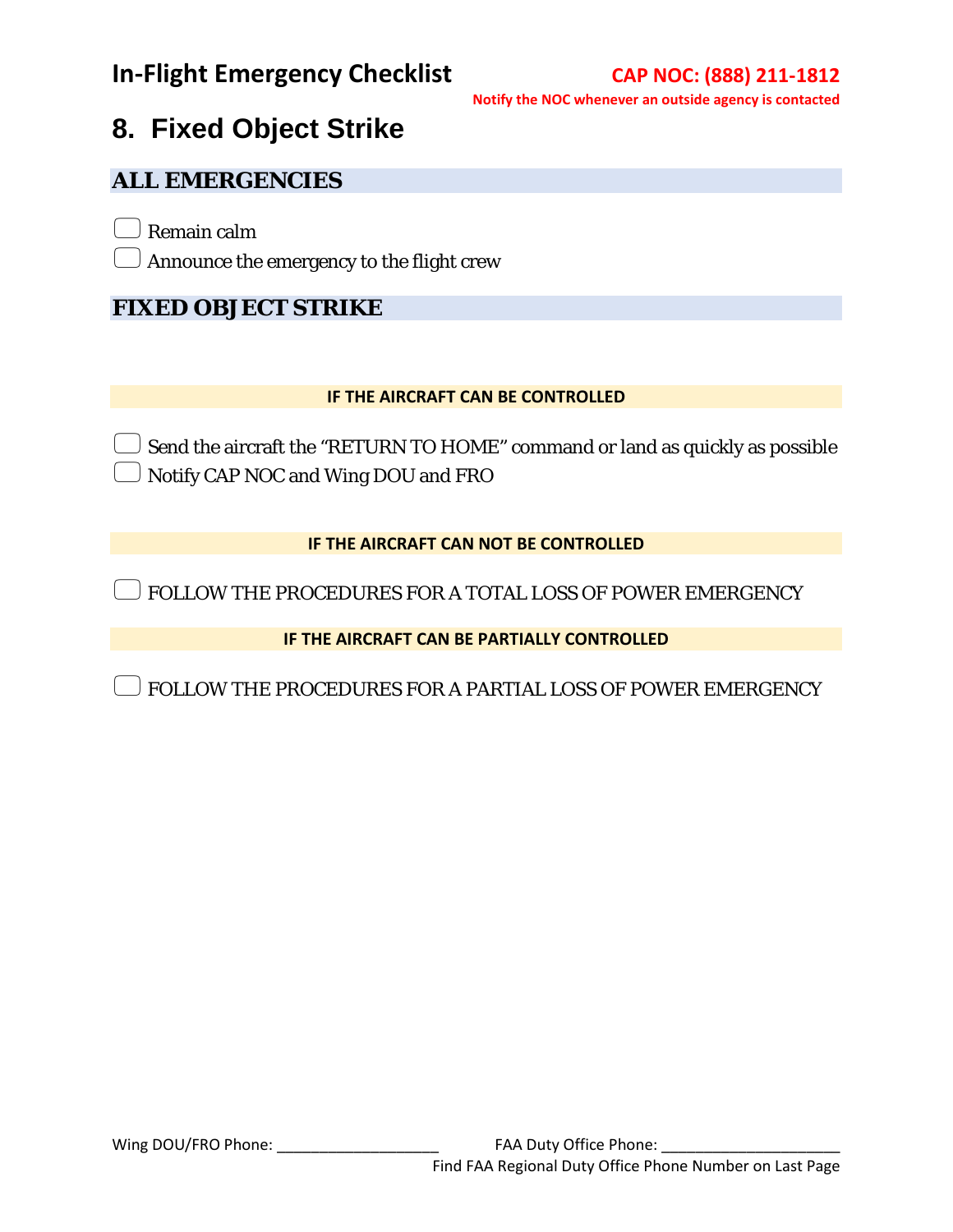# **9. Interference With Flight Crew**

#### **ALL EMERGENCIES**

Remain calm

Announce the emergency to the flight crew

### **INTERFERENCE WITH FLIGHT CREW**

- Place the aircraft in a loitering position
- Assess the risk
	- Note the number of individuals involved
	- Evaluate the aggressiveness of the individual(s) through posture and tone and volume of voice

Check for weapons

#### **IF THE SITUATION IS NOT VOLATILE**

 $\Box$  Calmly ask the individual(s) to leave the operational area until the flight operation has concluded

 $\Box$  Offer to meet once the flight operation has ended

#### **IF THE SITUATION IS VOLATILE**

- If there is time to land, land and secure the aircraft
	- If there is no time, land the aircraft and depart the area
	- Call 9-1-1
	- Notify CAP NOC and Wing DOU and FRO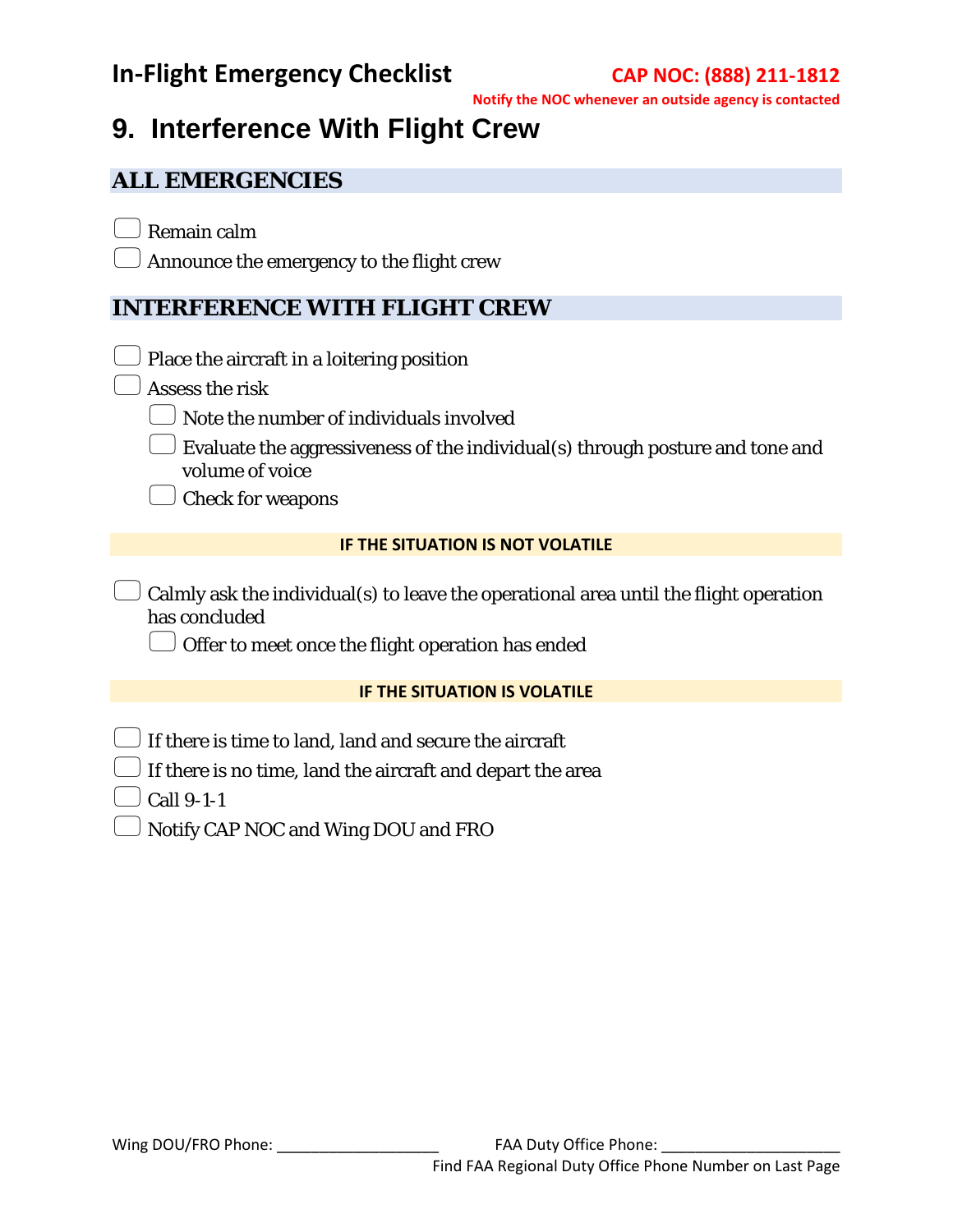# **10. Nearby Emergency**

### **ALL EMERGENCIES**

Remain calm

Announce the emergency to the flight crew

### **NEARBY EMERGENCY OPERATIONS**

- Place the aircraft in a loitering position
- Assess the impact of the nearby emergency operation on the flight mission
- Assess the impact of the flight mission on the nearby emergency operation
- $\Box$  If there are any negative impacts, terminate the flight mission
- $\Box$  If there are no negative impacts, continue the flight mission
- Monitor the situation
- Notify the Wing DOU and FRO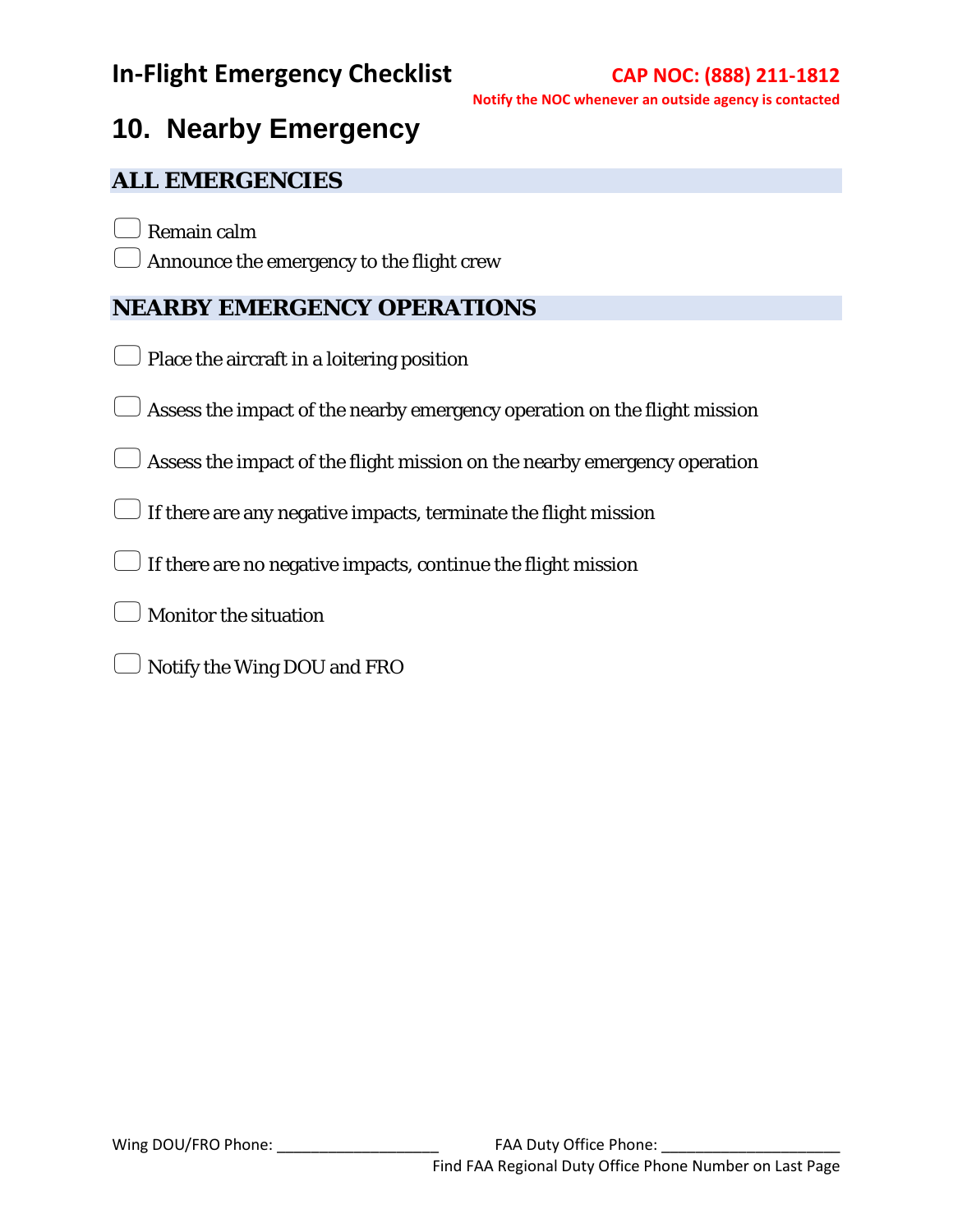| Notify the NOC whenever an outside agency is contact                                                                                                  |  |
|-------------------------------------------------------------------------------------------------------------------------------------------------------|--|
| 11. Downed Aircraft Recovery Plan (DARP)                                                                                                              |  |
| Verify that all emergency response has concluded                                                                                                      |  |
| Verify that the downed aircraft will not cause collateral damage through a fire or<br>fluid leak                                                      |  |
| Send power down command to the aircraft                                                                                                               |  |
| Power down control and communications equipment                                                                                                       |  |
| Secure the operations site. Stow all equipment and supplies not required for the<br>aircraft recovery effort                                          |  |
| Is the aircraft on public or private property?<br>Private - Contact the land owner before continuing with recovery<br>Public - Continue with recovery |  |
| Can the aircraft be accessed safely?<br>No - Notify CAP NOC and Wing DOU and FRO<br>Yes - Continue with recovery                                      |  |
| <b>Access the aircraft</b><br>Power down the aircraft<br>Remove the fuel source<br><b>Remove batteries</b><br>Close liquid fuel valve                 |  |
| Document the crash                                                                                                                                    |  |
| Take photographs, make notes and sketches as needed                                                                                                   |  |
| <b>Remove the aircraft</b>                                                                                                                            |  |
| Clean all debris from the site                                                                                                                        |  |